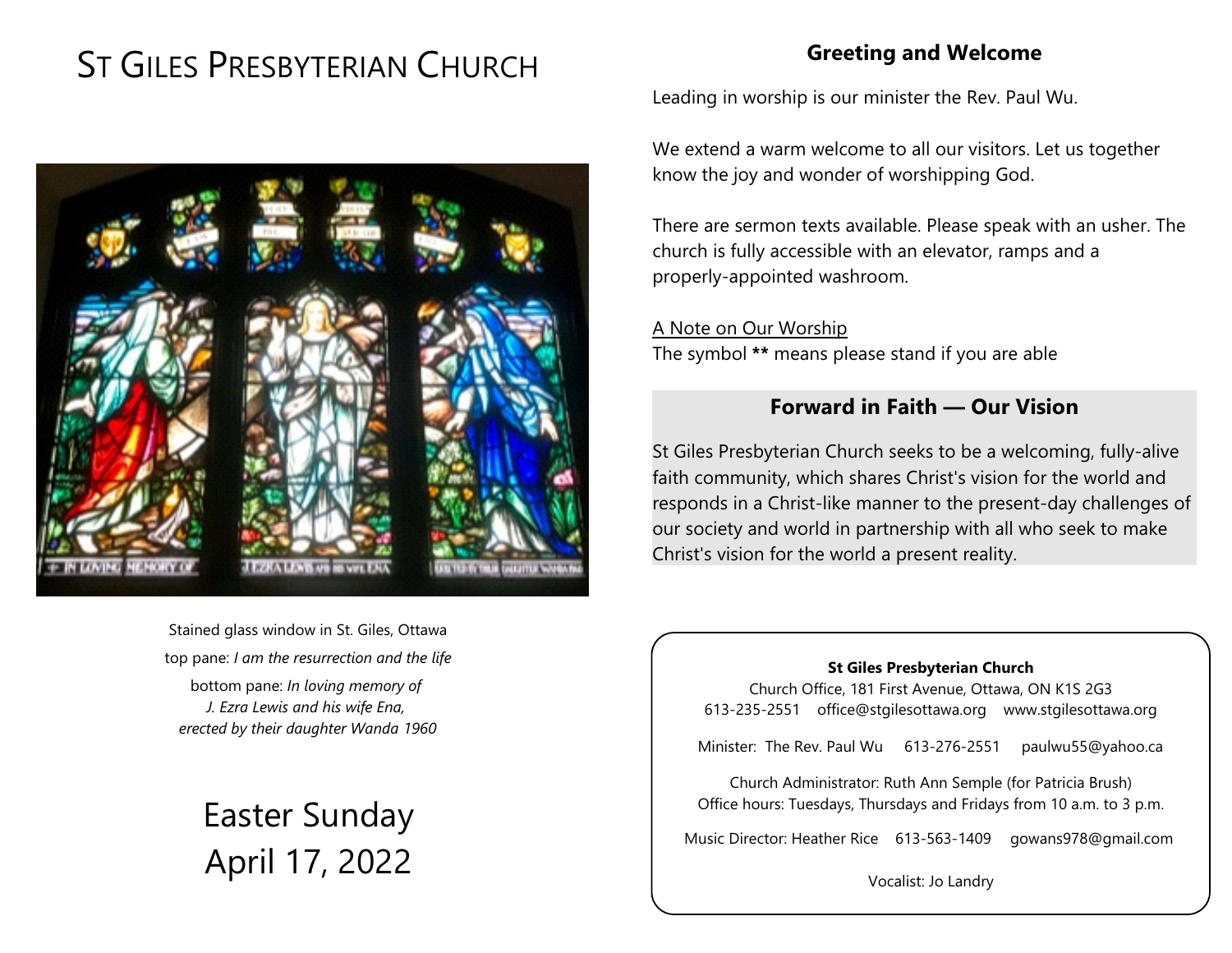|   | $\Box$ we gather is the                                                                                                                                                                                                                                                                                                                                                                                                                                                               |  |  |
|---|---------------------------------------------------------------------------------------------------------------------------------------------------------------------------------------------------------------------------------------------------------------------------------------------------------------------------------------------------------------------------------------------------------------------------------------------------------------------------------------|--|--|
|   | W<br>inishnaabeg                                                                                                                                                                                                                                                                                                                                                                                                                                                                      |  |  |
|   | $\mathcal{L}(\mathcal{L}(\mathcal{L}(\mathcal{L}(\mathcal{L}(\mathcal{L}(\mathcal{L}(\mathcal{L}(\mathcal{L}(\mathcal{L}(\mathcal{L}(\mathcal{L}(\mathcal{L}(\mathcal{L}(\mathcal{L}(\mathcal{L}(\mathcal{L}(\mathcal{L}(\mathcal{L}(\mathcal{L}(\mathcal{L}(\mathcal{L}(\mathcal{L}(\mathcal{L}(\mathcal{L}(\mathcal{L}(\mathcal{L}(\mathcal{L}(\mathcal{L}(\mathcal{L}(\mathcal{L}(\mathcal{L}(\mathcal{L}(\mathcal{L}(\mathcal{L}(\mathcal{L}(\mathcal{$<br>this land since<br>Peo |  |  |
|   | time immemorial We are arateful to have the                                                                                                                                                                                                                                                                                                                                                                                                                                           |  |  |
| Ш | annortunity to be procent in this territory.                                                                                                                                                                                                                                                                                                                                                                                                                                          |  |  |
|   |                                                                                                                                                                                                                                                                                                                                                                                                                                                                                       |  |  |

Prelude *Pastoral* by J.S. Bach

#### Call to Worship

- One: Hallelujah! O Day of Resurrection, let us shine with joy!
- **All: Christ has led us from death to life.**
- One: O Day of Resurrection, let us live with hope!
- **All: Christ has led us from earth to heaven.**
- One: Christ has risen from the dead. Hallelujah!
- **All: He has risen indeed! Hallelujah!**

#### **\*\*Hymn: Jesus Christ is risen today 243**

- **1. Jesus Christ is risen today, hallelujah! Our triumphant holy day, hallelujah! Who did once upon the cross, hallelujah! Suffer to redeem our loss, hallelujah!**
- **2. Hymns of praise then let us sing, hallelujah! Unto Christ, our heavenly King, hallelujah! Who endured the cross and grave, hallelujah! Sinners to redeem and save, hallelujah!**
- **3. But the pains which he endured, hallelujah! Our salvation have procured; hallelujah! Now above the sky he's King, hallelujah! Where the angels ever sing, hallelujah!**

**4. Sing we to our God above, hallelujah! Praise eternal as his love; hallelujah! Praise him, all you heavenly host, hallelujah! Father, Son, and Holy Ghost, hallelujah**!

#### Children's Story

#### Prayer of Adoration

Gracious, life-giving God, maker of all things visible and invisible. On the first day of the world, you spoke and out of chaos came creation. Out of shadows came light. On the first day of the week, Christ was resurrected by your grace, and out of death came life. And you always come to us through the Holy Spirit, to shine light on our way forward, offering your gift of new life in Christ Jesus. Praise and honour and blessing be to you, O God, Creator, Christ and Holy Spirit, this day and every day, now and always.

#### Unison Prayer of Confession

**Loving and life-giving God, you raised Jesus from the grave and shattered the powers of sin and death. But we confess that we remain captive to fear, resisting the hope that new life is possible for us. We hide in tombs of indifference, seeking comfort rather than justice in this world. We cling to resentment and disappointment, refusing the freedom that comes with forgiveness. Forgive us, O God, and restore us to joy and wholeness through your great mercy.**

#### Assurance of Pardon

This Easter Day, God has turned our mourning into dancing! God has taken off our sackcloth and clothed us with joy! We are God's forgiven people. Let us be at peace with God, with one another, and with ourselves, through the undying mercy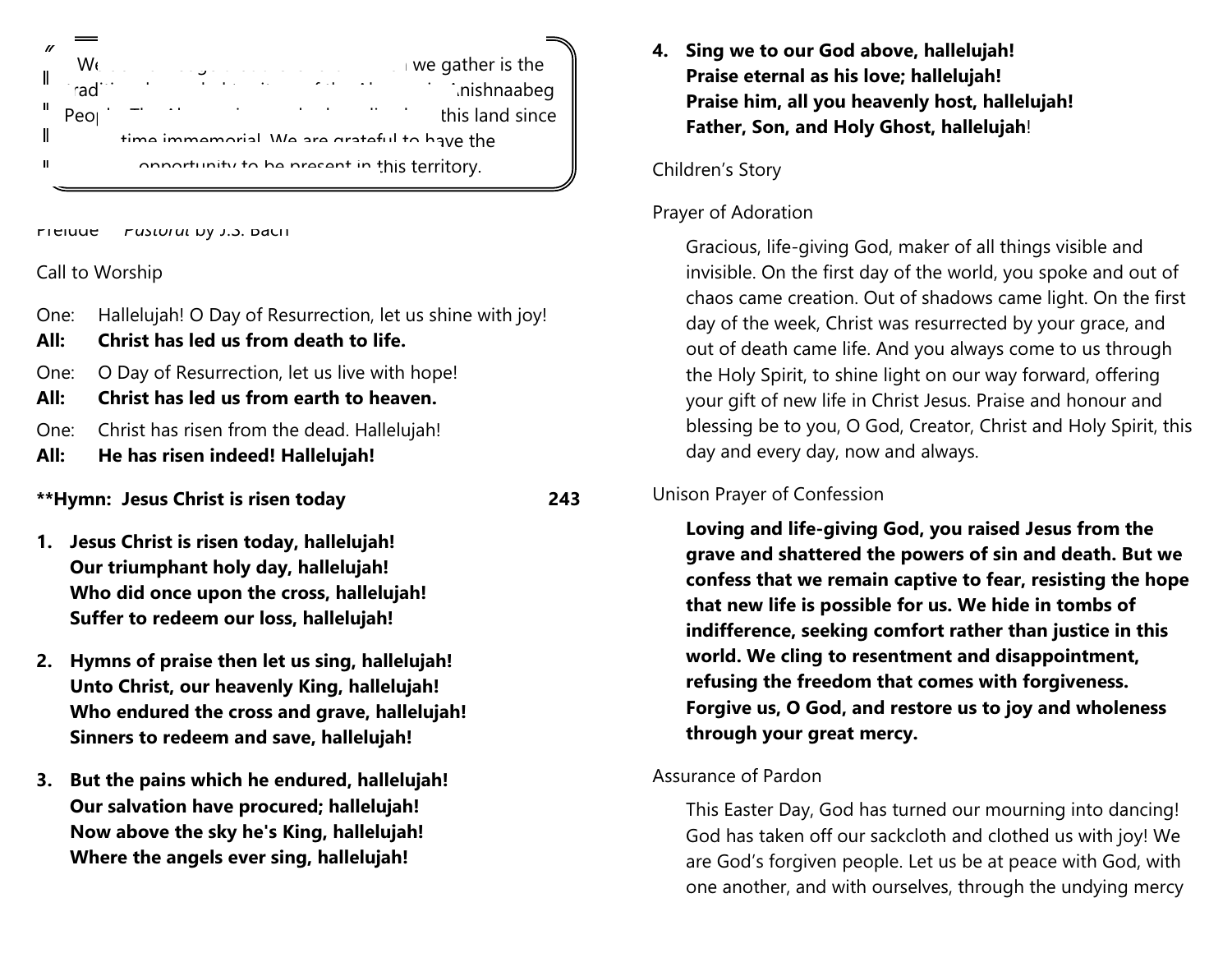of our Risen Lord, Jesus Christ. **Amen**.

Anthem *Christ the Lord is ris'n again!* by Richard Shephard

#### Scripture

First Reading: Isaiah 65: 17-25

For I am about to create new heavens and a new earth; the former things shall not be remembered or come to mind. But be glad and rejoice forever in what I am creating; for I am about to create Jerusalem as a joy, and its people as a delight. I will rejoice in Jerusalem, and delight in my people; no more shall the sound of weeping be heard in it, or the cry of distress. No more shall there be in it an infant that lives but a few days, or an old person who does not live out a lifetime; for one who dies at a hundred years will be considered a youth, and one who falls short of a hundred will be considered accursed. They shall build houses and inhabit them; they shall plant vineyards and eat their fruit. They shall not build and another inhabit; they shall not plant and another eat; for like the days of a tree shall the days of my people be, and my chosen shall long enjoy the work of their hands. They shall not labour in vain,

or bear children for calamity;

for they shall be offspring blessed by the Lord—

and their descendants as well. Before they call I will answer, while they are yet speaking I will hear. The wolf and the lamb shall feed together, the lion shall eat straw like the ox; but the serpent—its food shall be dust! They shall not hurt or destroy on all my holy mountain, says the Lord. Responsive Reading: Psalm 118: 1-2, 14-24

# *refrain 3: This is the day that the Lord has made; let us rejoice and be glad in it.*

O give thanks to the Lord, for he is good; his steadfast love endures forever! Let Israel say, **"His steadfast love endures forever."** The Lord is my strength and my might; he has become my salvation. There are glad songs of victory in the tents of the righteous: **"The right hand of the Lord does valiantly; the right hand of the Lord is exalted; the right hand of the Lord does valiantly."** I shall not die, but I shall live, and recount the deeds of the Lord. The Lord has punished me severely, but has not given me over to death. Open to me the gates of righteousness, that I may enter through them and give thanks to the Lord. **This is the gate of the Lord; the righteous shall enter through it.** I thank you that you have answered me and have become my salvation.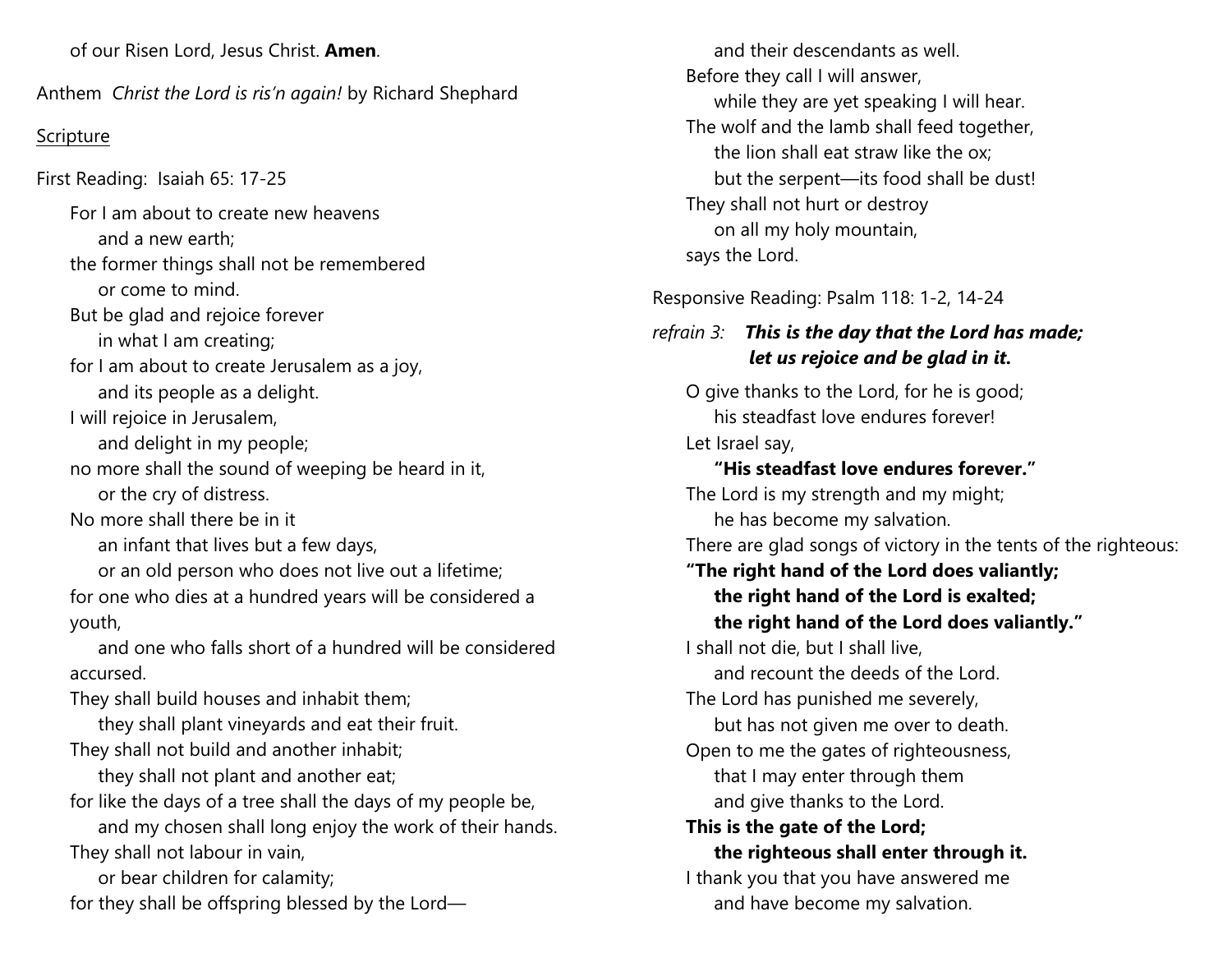#### **The stone that the builders rejected has become the chief cornerstone.** This is the Lord's doing; **it is marvelous in our eyes.** This is the day that the Lord has made; **let us rejoice and be glad in it.**

#### Second Reading: Luke 24: 1-12

But on the first day of the week, at early dawn, they came to the tomb, taking the spices that they had prepared. They found the stone rolled away from the tomb, but when they went in, they did not find the body. While they were perplexed about this, suddenly two men in dazzling clothes stood beside them. The women were terrified and bowed their faces to the ground, but the men said to them, "Why do you look for the living among the dead? He is not here, but has risen. Remember how he told you, while he was still in Galilee, that the Son of Man must be handed over to sinners, and be crucified, and on the third day rise again." Then they remembered his words, and returning from the tomb, they told all this to the eleven and to all the rest. Now it was Mary Magdalene, Joanna, Mary the mother of James, and the other women with them who told this to the apostles. But these words seemed to them an idle tale, and they did not believe them. But Peter got up and ran to the tomb; stooping and looking in, he saw the linen cloths by themselves; then he went home, amazed at what had happened.

Reader: This is the word of the Lord, **People: Thanks be to God.**

**\*\*Hymn: Now the green blade rises 256**

**1. Now the green blade rises from the buried grain, wheat that in the dark earth many days has lain;**

**love lives again, that with the dead has been: love is come again like wheat new-springing green**

- **2. In the grave they laid him, love by hatred slain, sure that he would never, never wake again, laid in the earth like grain that sleeps unseen: love is come again like wheat new-springing green.**
- **3. Forth he came at Easter, like the risen grain,**

**he** these three days in the grave had lain, **raised from the dead my living Lord is seen: love is come again like wheat new-springing green.**

**4. When our hearts are wintry, grieving or in pain, then your touch can call us black to life again, fields of our hearts that dead and bare have been: love is come again like wheat new-springing green.**

Sermon "Bull Sh\*`&%\$\*%#^"

- **\*\*Hymn: We know that Christ is raised and dies no more 522** (tune of Sine Nomine, #611)
- **1. We know that Christ is raised and dies no more; Embraced by futile death, he broke its hold, and our despair he turned to blazing joy: Hallelujah! Hallelujah!**
- **2. We share by water in his saving death; This union brings to being one new cell, a living and organic part of Christ: Hallelujah! Hallelujah!**
- **3. The Father's splendour clothes the Son with life, The Spirit's fission shakes the church of God; Baptized we live with God, the Three-in-One: Hallelujah! Hallelujah!**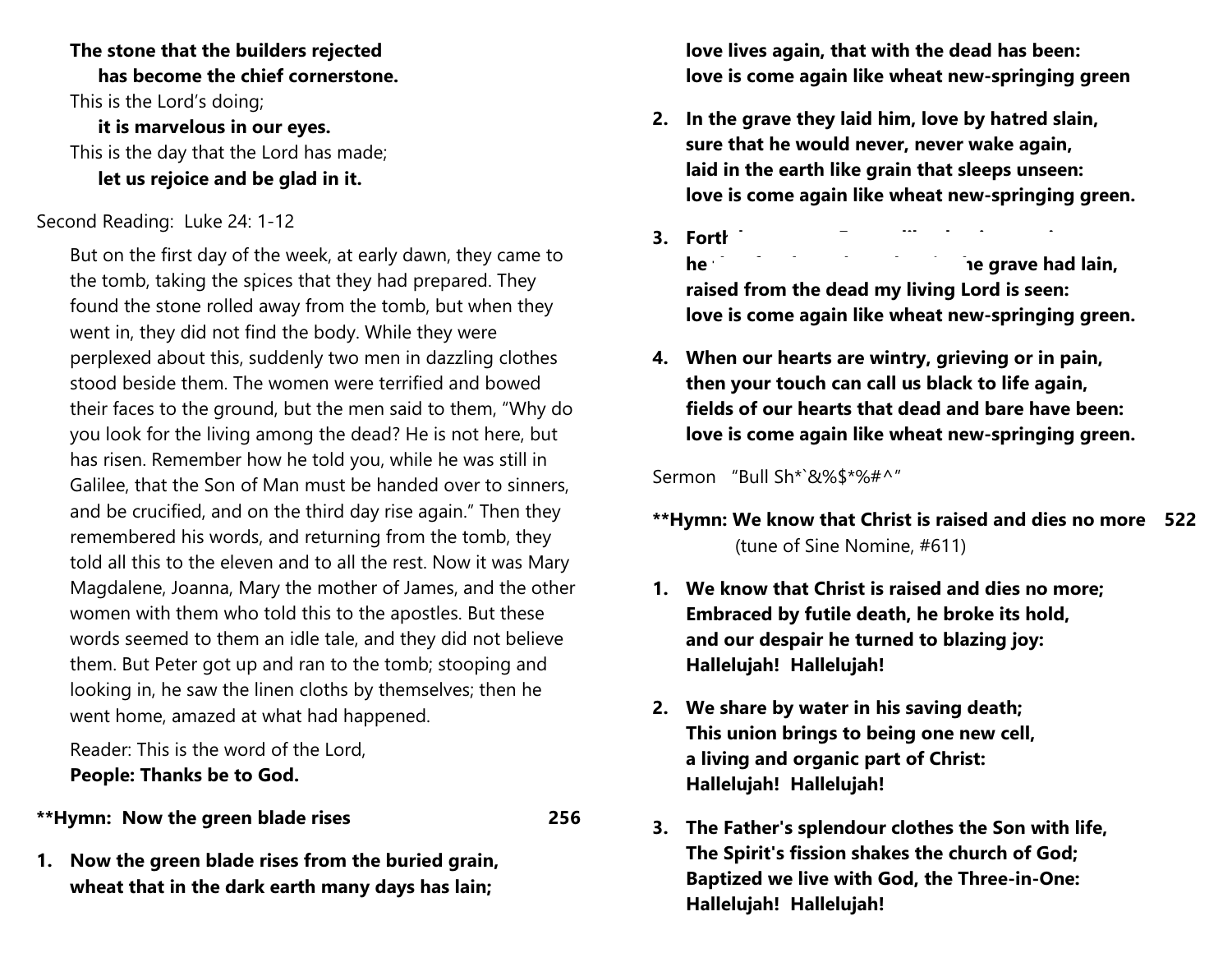|                         | 4. A new creation comes to life and grows                                                                                                                                               | <b>Blessing</b>                                                                                                                                               |  |
|-------------------------|-----------------------------------------------------------------------------------------------------------------------------------------------------------------------------------------|---------------------------------------------------------------------------------------------------------------------------------------------------------------|--|
|                         | as Christ's new body takes on flesh and blood;<br>The universe, restored and whole, will sing:<br>Hallelujah! Hallelujah!                                                               | Passing of the Peace<br>Announcements                                                                                                                         |  |
|                         |                                                                                                                                                                                         |                                                                                                                                                               |  |
| Preface                 |                                                                                                                                                                                         | Offering (invitation)                                                                                                                                         |  |
|                         | (The minister addresses the candidate who is seeking to be<br>confirmed in faith.)                                                                                                      | Doxology: Praise God from whom all blessings flow<br>830<br>Praise him, all creatures here below;                                                             |  |
|                         | Nick Lussier, do you desire to confirm your faith in                                                                                                                                    | Praise him above, ye heavenly host;<br>Praise Father, Son and Holy Ghost.                                                                                     |  |
|                         | Do you renounce the ways of sin which separate you from the                                                                                                                             | <b>Great Prayer of Thanksgiving</b><br>The Lord be with you.                                                                                                  |  |
|                         | Do you turn to Jesus Christ, accepting him as Lord and                                                                                                                                  | And also with you.<br>Lift up your hearts.<br>We lift them to the Lord.                                                                                       |  |
|                         | Do you desire, through the guidance of the Holy Spirit, to                                                                                                                              | Let us give thanks to the Lord our God.<br>It is right to give God thanks and praise.                                                                         |  |
|                         | (The minister asks the congregation to stand and questions<br>them saying:)                                                                                                             | Holy God, Creator of heaven and earth,                                                                                                                        |  |
|                         | Do you, on behalf of the church of Jesus Christ, promise to<br>guide and nurture Nick, by word and deed, with love and<br>prayer, encouraging him to follow the way of Christ and to be | we lift our hearts in joyful praise:<br>Holy, holy, holy Lord, God of power and might,<br>heaven and earth are full of your glory.<br>Hosanna in the highest. |  |
| Prayer                  |                                                                                                                                                                                         | Blessed is he who comes in the name of the Lord.<br>Hosanna in the highest.                                                                                   |  |
| The Act of Confirmation |                                                                                                                                                                                         | We praise you, most holy God,                                                                                                                                 |  |
| Declaration and Welcome |                                                                                                                                                                                         | as we proclaim the mystery of faith:                                                                                                                          |  |